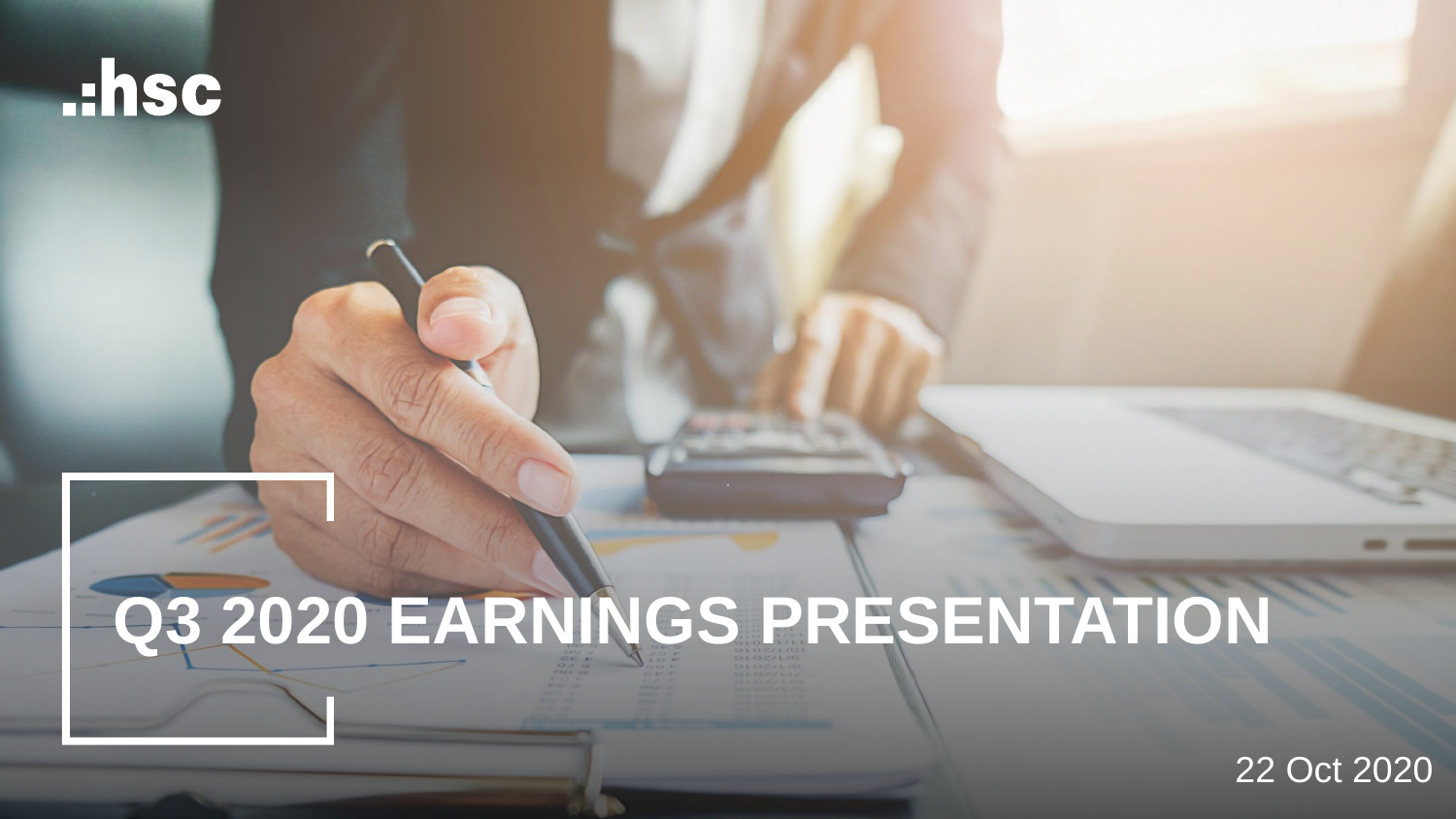

- 1. VN Index increased 11% QoQ in Q3. Average daily trading value was up by 36%.
- 2. Q3 revenue rose by 21% YoY to VND 398 billion. PBT was VND 175 billion, up 24% YoY. On a YTD basis, revenue and PBT increased 16% and 29%, respectively.
- 3. #1 in institutional client segment, #2 market share overall.
- 4. Total assets VND 9,468 billion at end of Q3. Margin loan balance exceeded VND 6,000 billion, ranked #2 in the market, while observing prudent lending and risk management.
- 5. New trading system rolled out. Digital platform with eKYC capability slated to launch in Q4, extending our customer acquisition reach.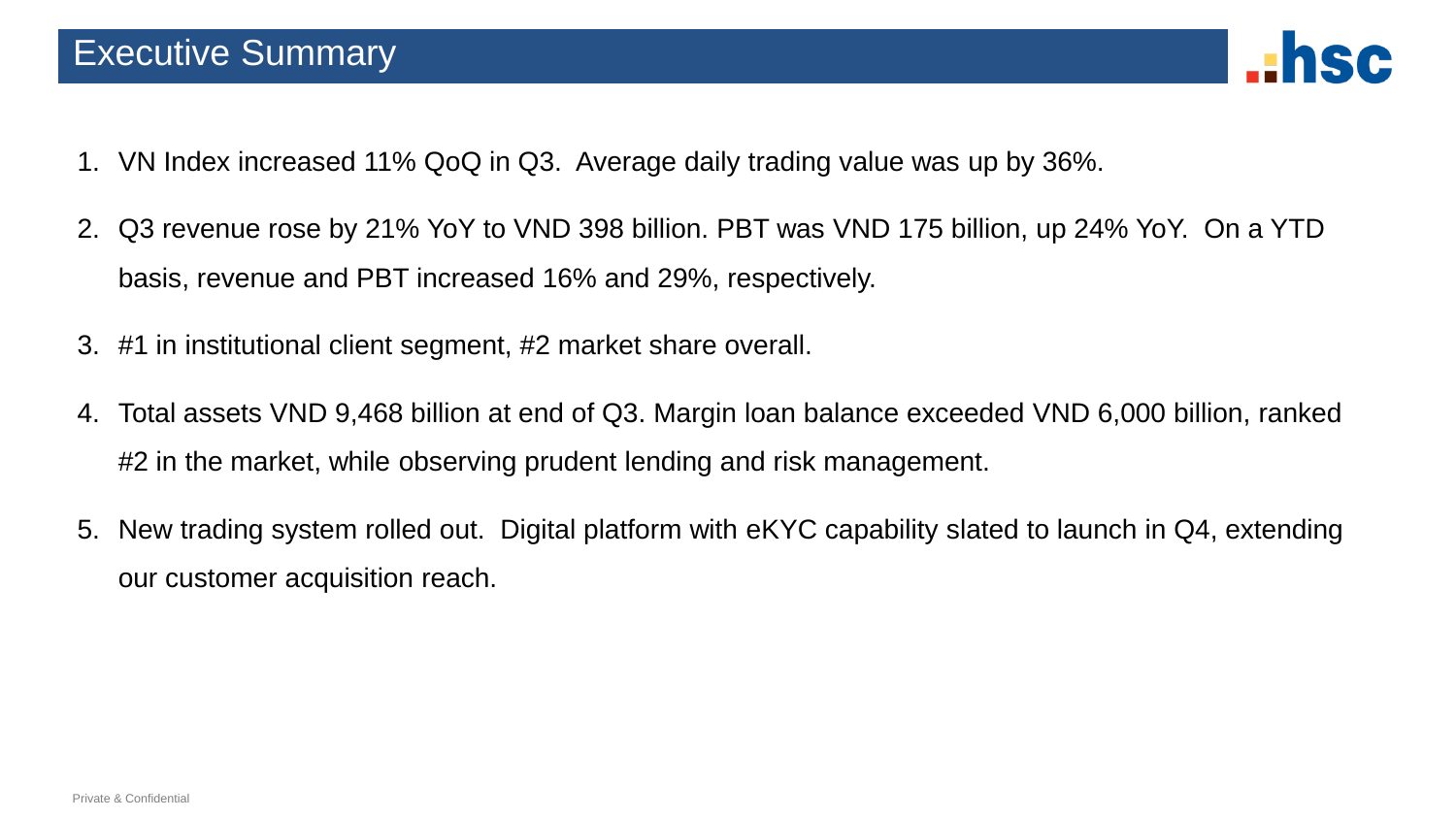Q3 Highlights



| Net revenue<br>(VND bn)         | Profit before tax<br>(VND bn) | <b>Profit after tax</b><br>(VND bn) |
|---------------------------------|-------------------------------|-------------------------------------|
|                                 | 75                            |                                     |
| <b>121% YoY</b>                 | <b>124% YoY</b>               | <b>126% YoY</b>                     |
| Margin Ioan balance<br>(VND bn) | Earnings per share<br>(VND)   | <b>Return on equity</b><br>(%)      |
|                                 |                               |                                     |
| <b>128.2% YoY</b>               | <b>126% YoY</b>               | $\triangle$ 2.5 pp YoY              |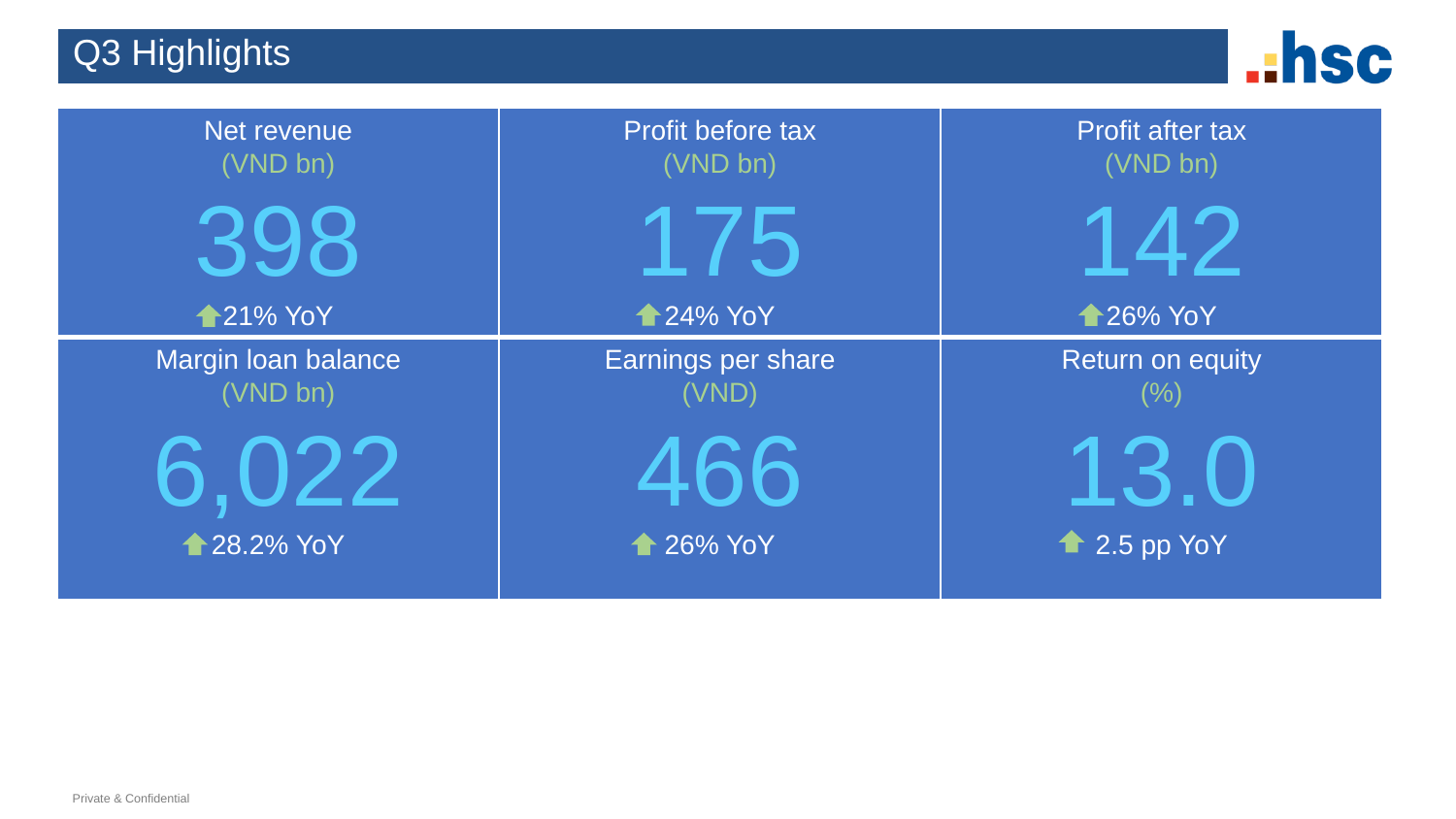9M 2020



| Net revenue<br>(VND bn) | Profit before tax<br>(VND bn) | <b>Profit after tax</b><br>(VND bn) |
|-------------------------|-------------------------------|-------------------------------------|
|                         | 489                           |                                     |
| <b>16% YoY</b>          | <b>129% YoY</b>               | <b>129% YoY</b>                     |
|                         | Earnings per share<br>(VND)   | <b>Return on equity</b><br>(%)      |
|                         | $\sqrt{9.4\% \text{ YoY}}$    | $\triangle$ 1 pp YoY                |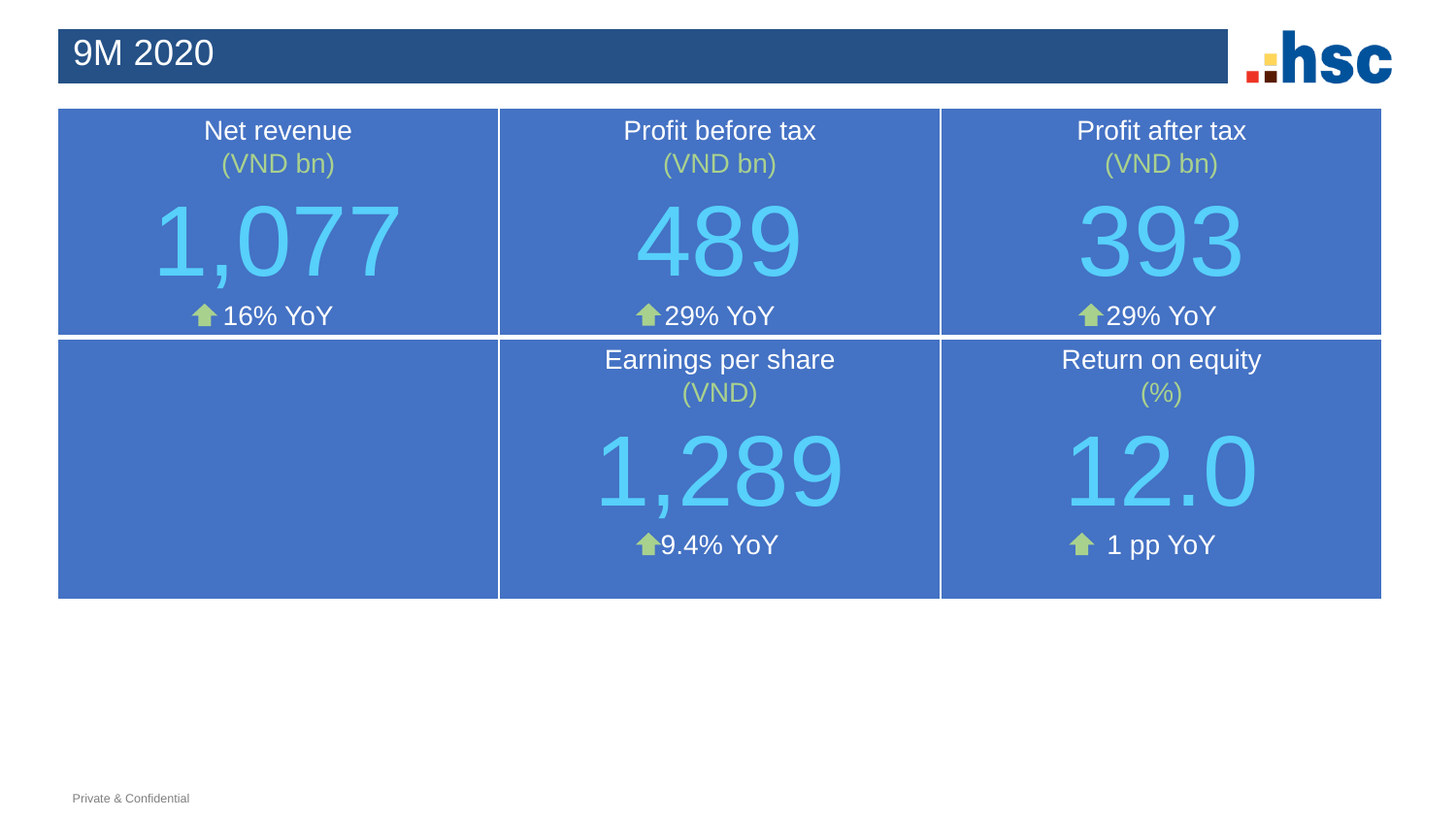#### Summary Financials



| (VND million)                     | Q3.2020 | Q3.2019 | $+/-\%$ | 9M2020      | 9M2019      | $+/-\%$ | Target 2020 | % Target |
|-----------------------------------|---------|---------|---------|-------------|-------------|---------|-------------|----------|
| Total revenue (*)                 | 397,723 | 328,734 | 21%     | 1,076,771   | 927,463     | 16%     | 1,297,586   | 83%      |
| Operating expenses (*)            | 222,606 | 187,771 | 19%     | 587,846     | 548,351     | 7%      | 730,702     | 80%      |
| <b>Profit before tax</b>          | 175,117 | 140,963 | 24%     | 488,979     | 379,169     | 29%     | 566,883     | 86%      |
| <b>Profit after tax</b>           | 142,047 | 112,644 | 26%     | 393,148     | 305,246     | 29%     | 453,507     | 87%      |
|                                   |         |         |         |             |             |         |             |          |
| <b>Total assets</b>               |         |         |         | 9,468,173   | 6,628,014   | 43%     | 7,227,589   | 131%     |
| <b>Shareholders' equity</b>       |         |         |         | 4,455,571   | 4,329,578   | 3%      | 4,390,450   | 101%     |
|                                   |         |         |         |             |             |         |             |          |
| <b>ROAA</b>                       |         |         |         | 4.6%        | 5.1%        |         | 6.2%        |          |
| <b>ROAE</b>                       |         |         |         | 12.0%       | 11.0%       |         | 10.8%       |          |
|                                   |         |         |         |             |             |         |             |          |
| <b>Outstanding shares</b>         |         |         |         | 305,041,845 | 305,516,173 |         | 305,516,173 |          |
| <b>Earnings per share - VND</b>   |         |         |         | 1,288       | 1,177       | 9%      | 1,482       | 87%      |
| Book value per common share - VND |         |         |         | 14,562      | 14,088      | 3%      | 13,725      | 106%     |
| <b>Market price - VND</b>         |         |         |         | 21,000      | 24,300      | $-14%$  | N/A         |          |
| P/E                               |         |         |         | 12.2        | 15.5        | $-21%$  | N/A         |          |

Private & Confidential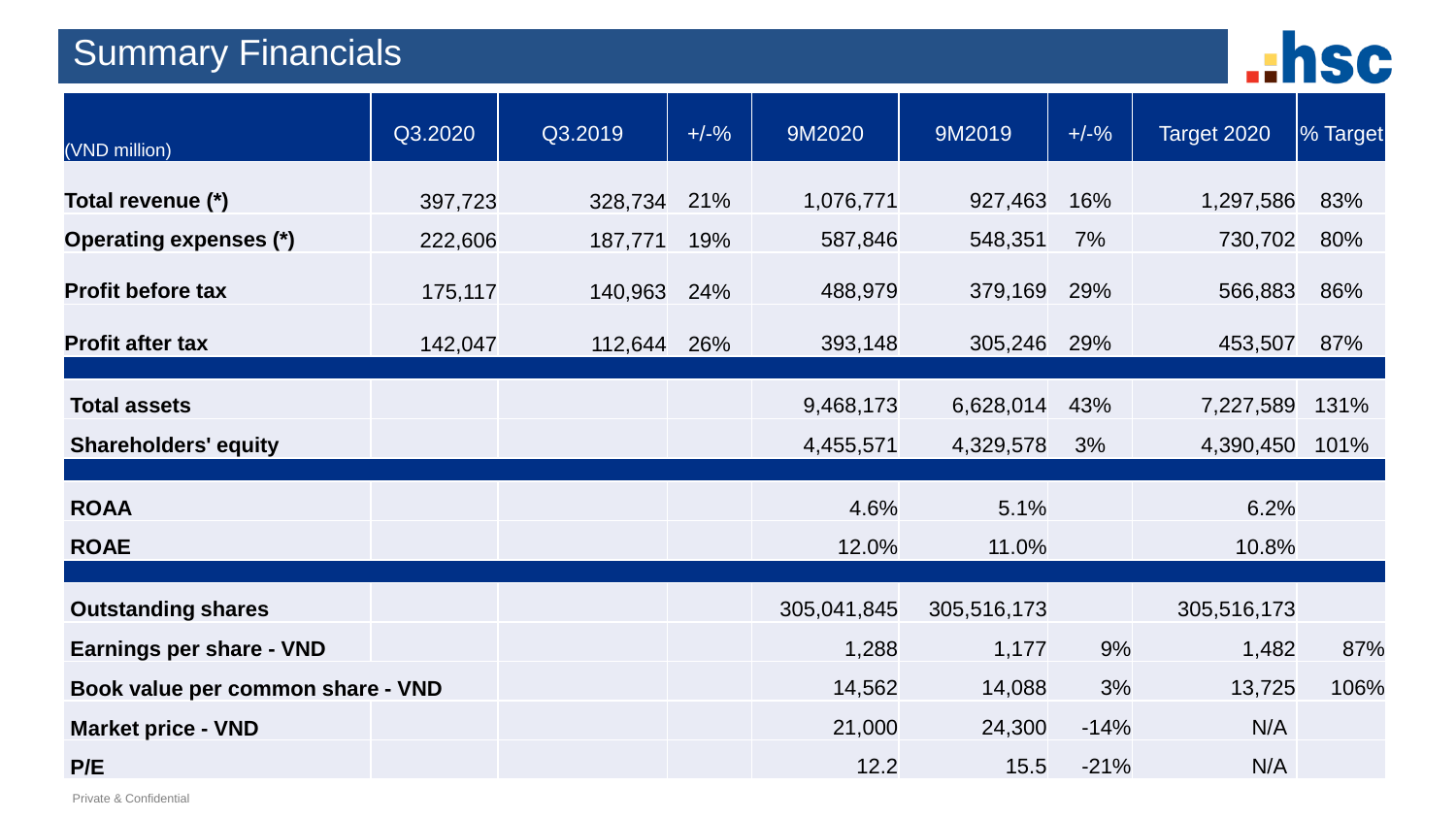#### Revenue Structure – Q3 2020





- **Securities Services** posted 27% revenue growth in Q3
- HSC remained the leader in the institutional client segment with 25% market share in Q3. Notable transactions included VND1,200bn CTG block trade.
- Revenue from **Margin Lending** reduced slightly against Q3 last year despite increasing balance due to lower interest rates. HSC continues to observe prudent lending and risk management practices; list of qualified names reduced to 80
- After a slow H1, revenue from **Financial Advisory Services** rose 176% in Q3 with a high-profile transaction advising Aozora Bank on its acquisition of 15% of Orient Commercial Bank.
- Private & Confidential **Proprietary Investments** had a good Q3 thanks to corporate bond trading and market making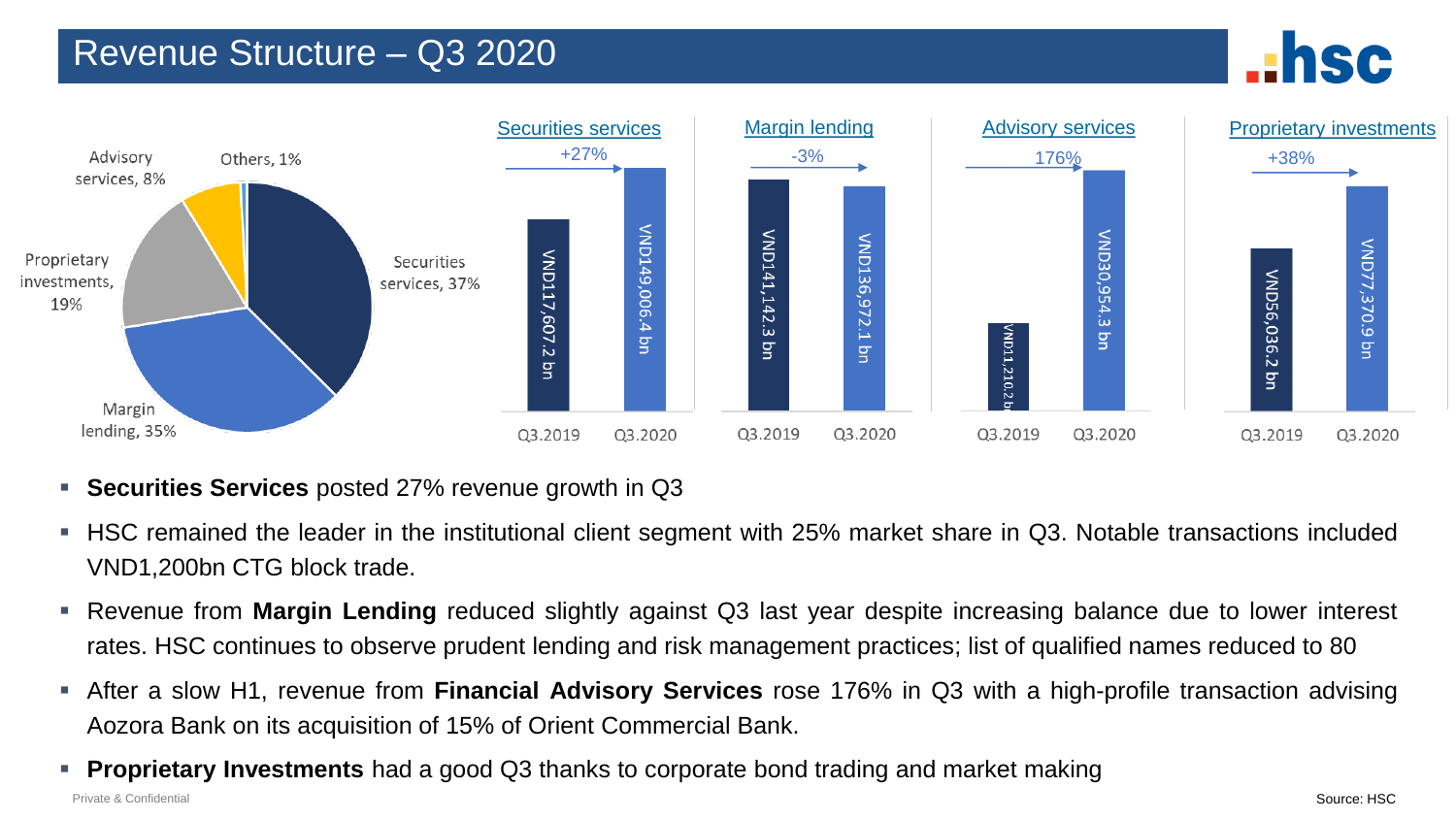#### Revenue Structure – 9M 2020



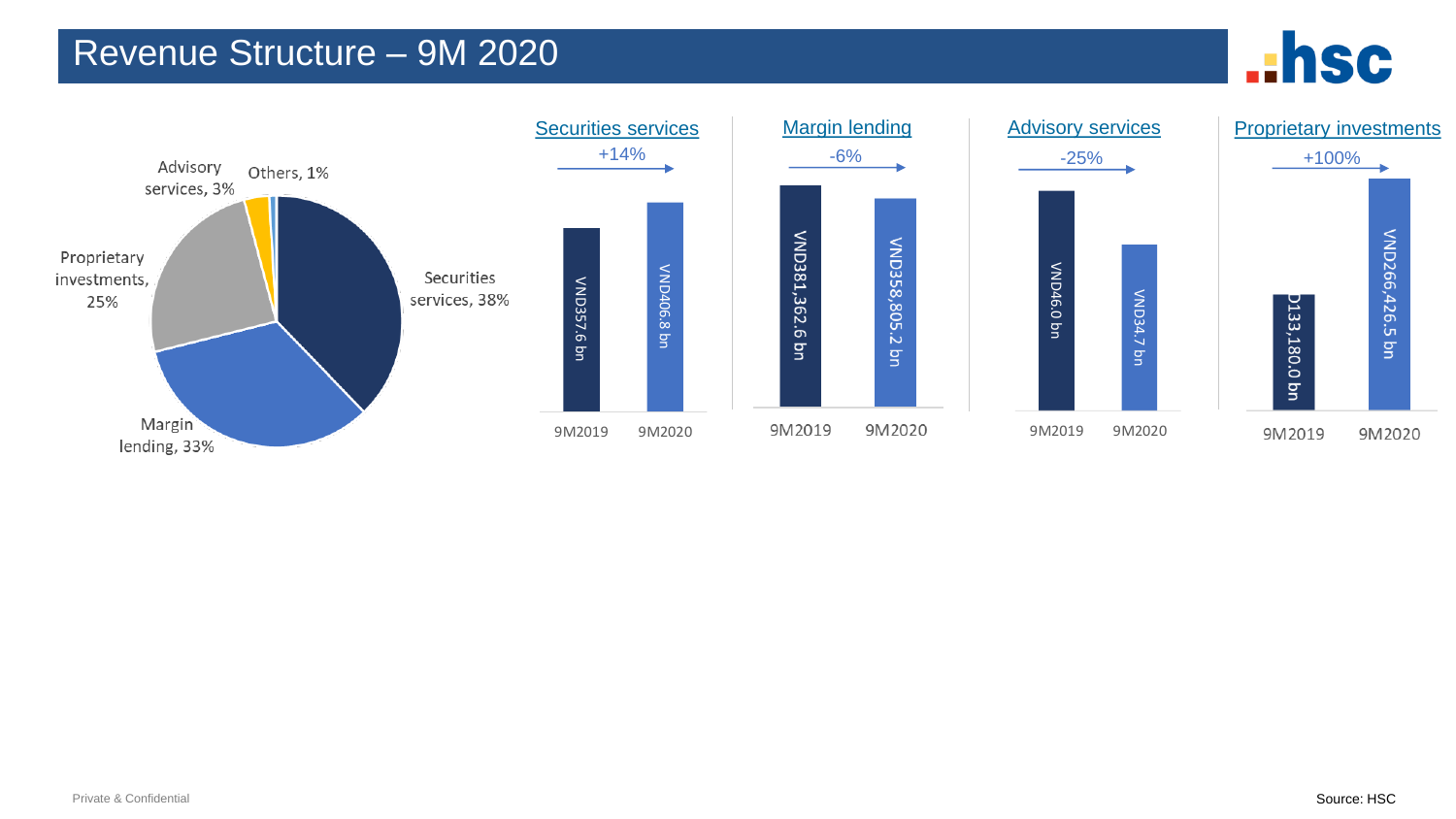#### Cost Structure – Q3 2020





- Q3 total cost was up 19% vs LY
- Variable expenses rose 57% to VND 63.8 billion, driven by 108% increase in interest expense, as HSC HSC drew down more credit to finance margin lending.
- Fixed expenses were reduced by 8% thanks to lower salaries expenses (-14%) as the result of restructuring the retail business.
- IT expenses increased by 13% due to investments to enhance IT infrastructure.

Private & Confidential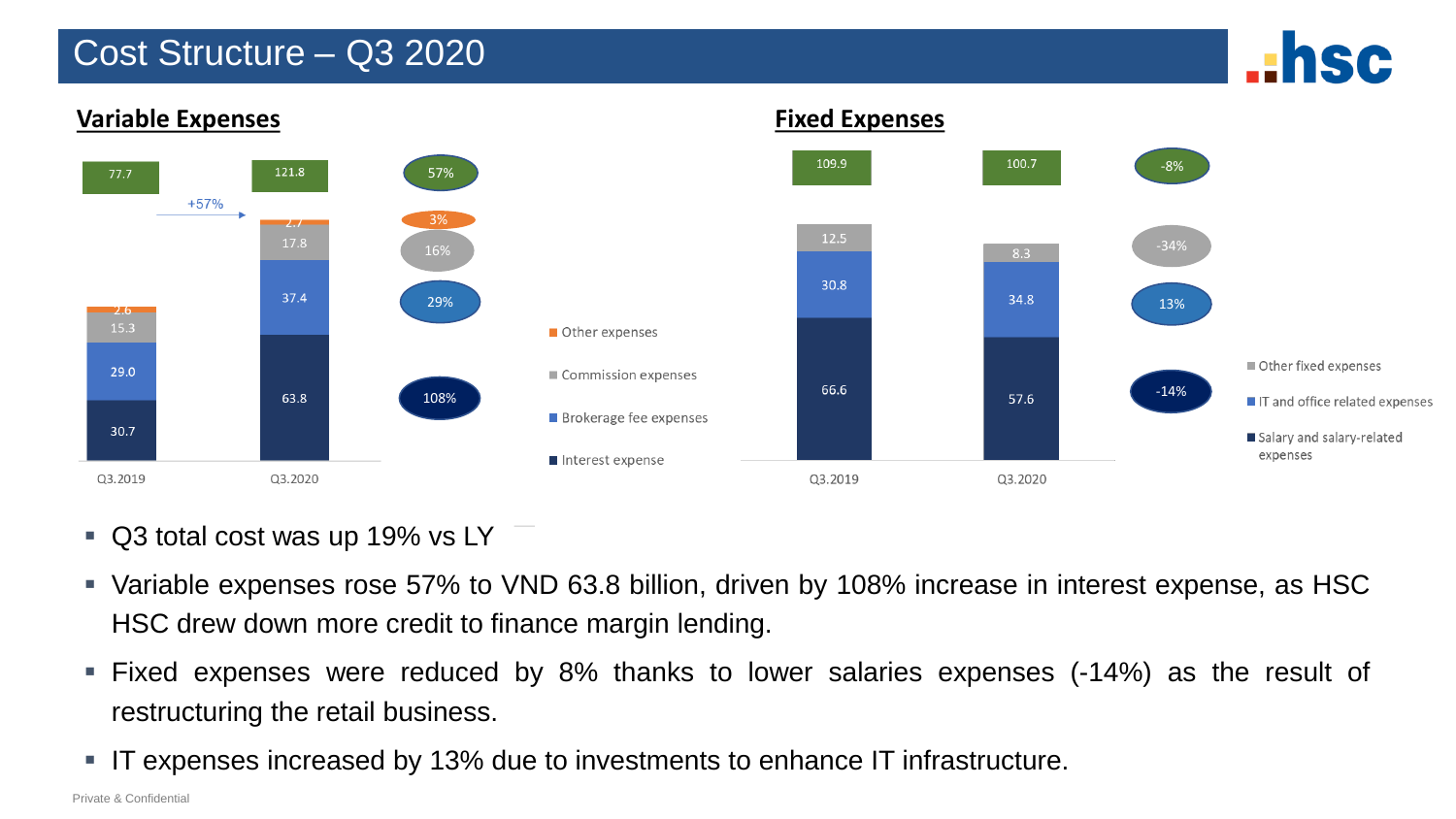#### Cost Structure – 9M 2020





- YTD total cost was up 7% from LY
- Variable expenses were VND281.3 billion, up 16%, in line with revenue growth
- **Total fixed expenses were flat**
- Salaries expenses were kept at LY level although HSC had leaner workforce.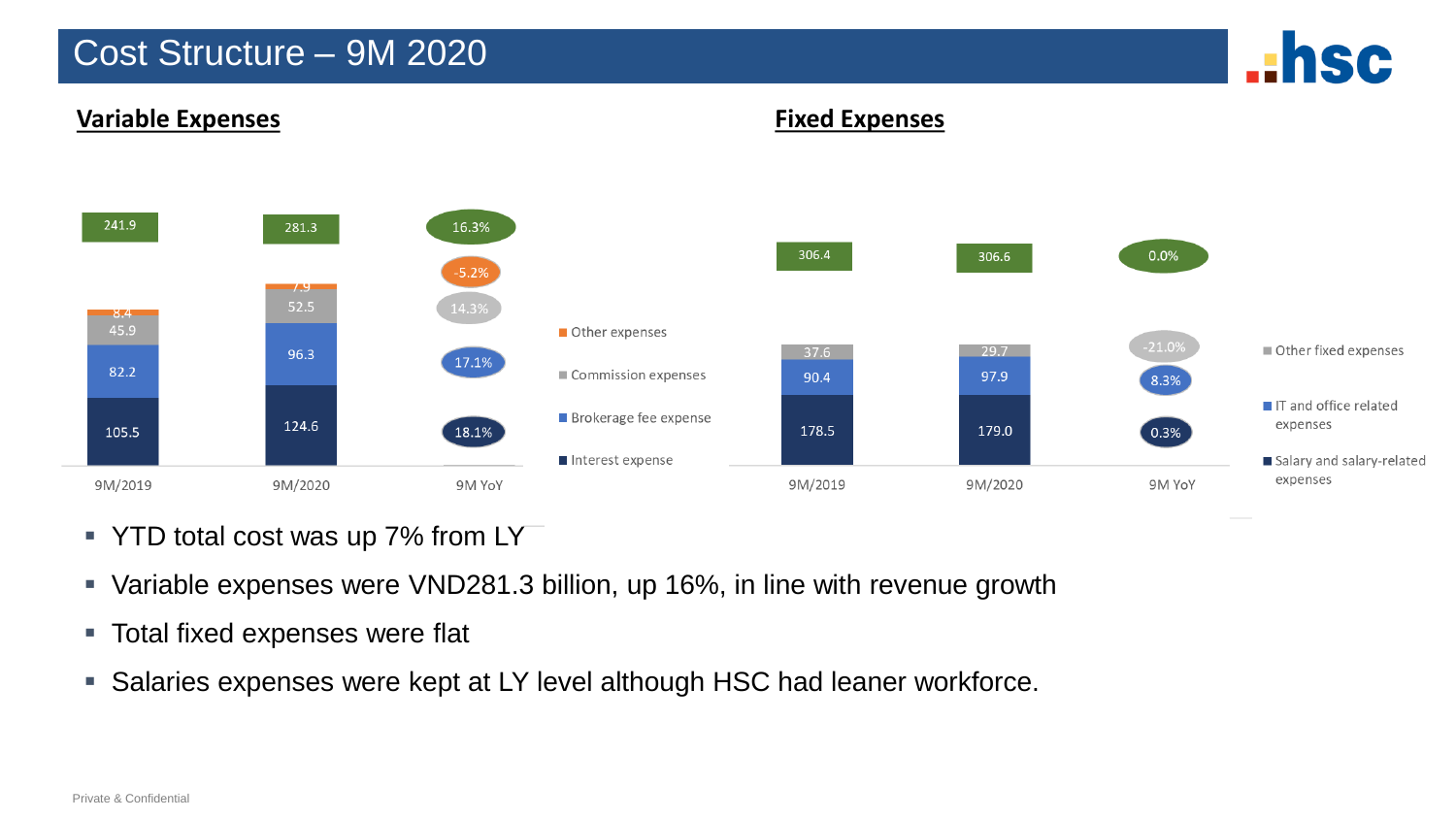#### Financial Position as of 30/9/2020





**Assets Allocation (VND bn)**

**Equity and Liabilities (VND bn)**

- Total assets increased 25.8% to VND9,468 billion driven by increased margin loan balance in response to higher demand from clients
- Debt-to-equity ratio was up to 1.1x versus 0.75x at the beginning of the year. HSC has access to additional credit facility of VND2,550 billion to increase gearing further if merited by business needs

Source: HSC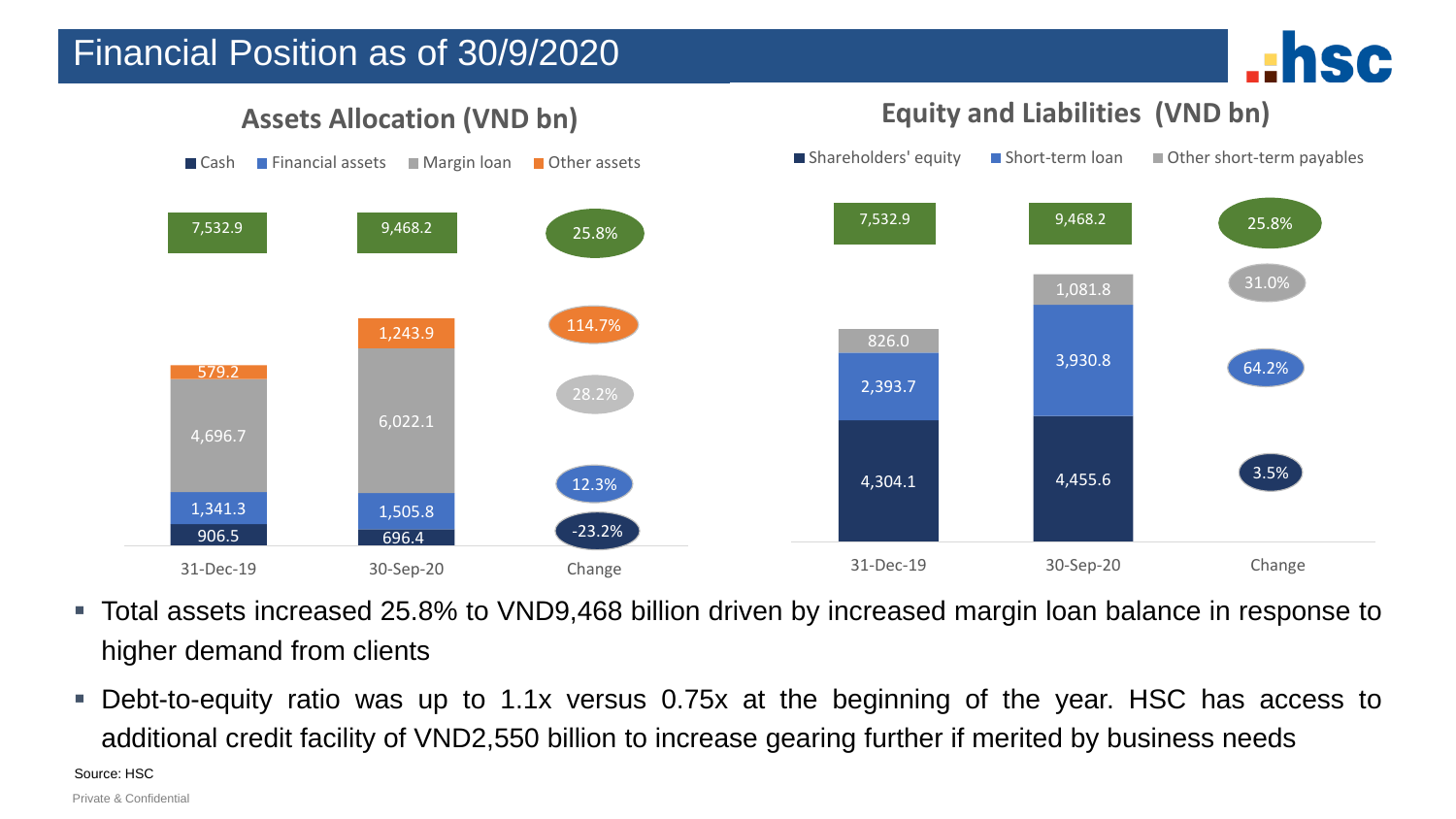#### About HSC



| <b>Established</b>           | <b>April 2003</b>                                         |
|------------------------------|-----------------------------------------------------------|
| <b>Chartered Capital</b>     | VND3,059 billion                                          |
| <b>Shareholder's Equity</b>  | VND4,314 billion                                          |
| Stock Info                   | <b>Ticker: HCM.</b><br>Listed on May 19th, 2009 on HOSE   |
| <b>Outstanding shares</b>    | 305,097,813                                               |
| <b>Market Capitalization</b> | VND 6,848 billion (as at 30 Sep 2020)                     |
| <b>IR</b> contact            | (+8428) 3823-3299 ext 124<br>hsc.communication@hsc.com.vn |
| <b>Presentation link</b>     | https://www.hsc.com.vn/en/media/presentation              |